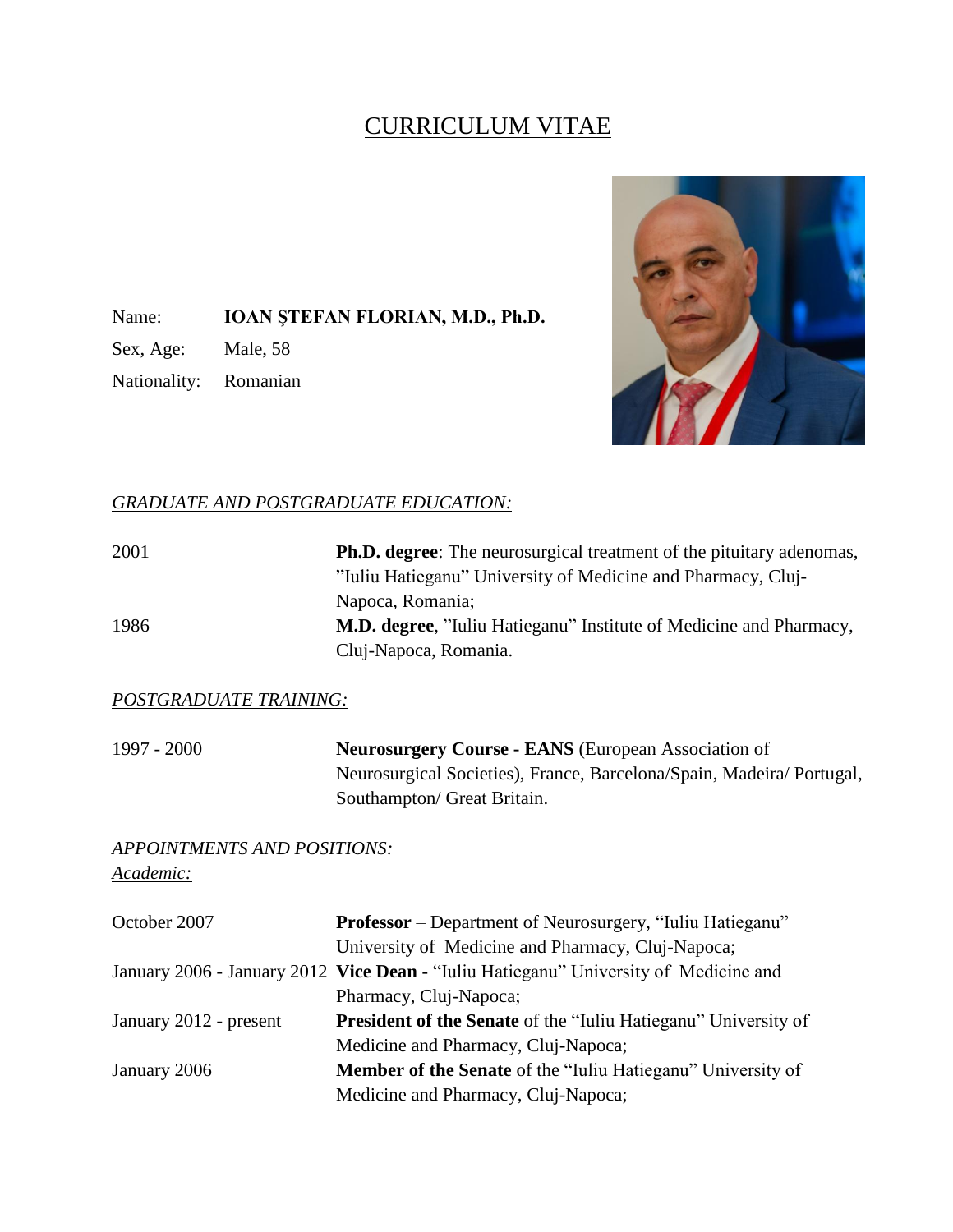| Hospital:                 |                                                                                            |
|---------------------------|--------------------------------------------------------------------------------------------|
| 2002 - present            | Head of the Department of Neurosurgery, Cluj County Emergency                              |
|                           | Hospital, Cluj-Napoca.                                                                     |
| <i><u>Scientific:</u></i> |                                                                                            |
| International:            |                                                                                            |
| $2017$ - present          | <b>Second Vice President at large of the World Federation of</b>                           |
|                           | <b>Neurosurgical Societies (WFNS)</b>                                                      |
| $2014$ - present          | President of Euroacademia Multidisciplinaria Neurotraumatologica<br>(EMN)                  |
| $2012 - 2014$             | General Secretary of Euroacademia Multidisciplinaria                                       |
|                           | Neurotraumatologica (EMN)                                                                  |
| $2017$ - present          | Vice President of SouthEast European Neurosurgical Society<br>(SeENS)                      |
|                           | <b>Chairman of Education Committee of SeENS</b>                                            |
|                           | Active Member of the World Academy of Neurological Surgery<br>(WANS)                       |
| $2013$ - present          | <b>Ambassador</b> , Romanian Chapter of Walter Dandy Neurosurgical<br>Society (WDENS)      |
|                           | <b>Member</b> of the World Federation of Neurosurgical Societies (WFNS)                    |
|                           | Individual member of the European Association of Neurosurgical<br>Societies (EANS)         |
|                           | <b>International Member</b> of the Congress of Neurological Surgeons<br>(CNS)              |
|                           | <b>International Member</b> of the American Association of Neurological<br>Surgeons (AANS) |
|                           | <b>Individual Member</b> of the European Association of Neurooncology<br>(EANO)            |
|                           | <b>Individual Member</b> of the European Academy of Science and Arts<br>(EASA)             |
| National:                 |                                                                                            |
| 2010 - 2012, 2016 - 2018  | <b>President</b> of the Romanian Society of Neurosurgery                                   |
| 2012 - 2014, 2018 - 2020  | <b>Past President</b> of the Romanian Society of Neurosurgery                              |
| 2002 - 2010, 2014 - 2016  | Vice President of the Romanian Society of Neurosurgery                                     |
| $2016$ - present          | <b>Corresponding Member</b> of the Romanian Academy of Medical<br>Sciences                 |

**Founding Member** of the Romanian Neuro-Oncology Society **Founding Member** of the Society for the Study of Neuroprotection and Neuroplasticity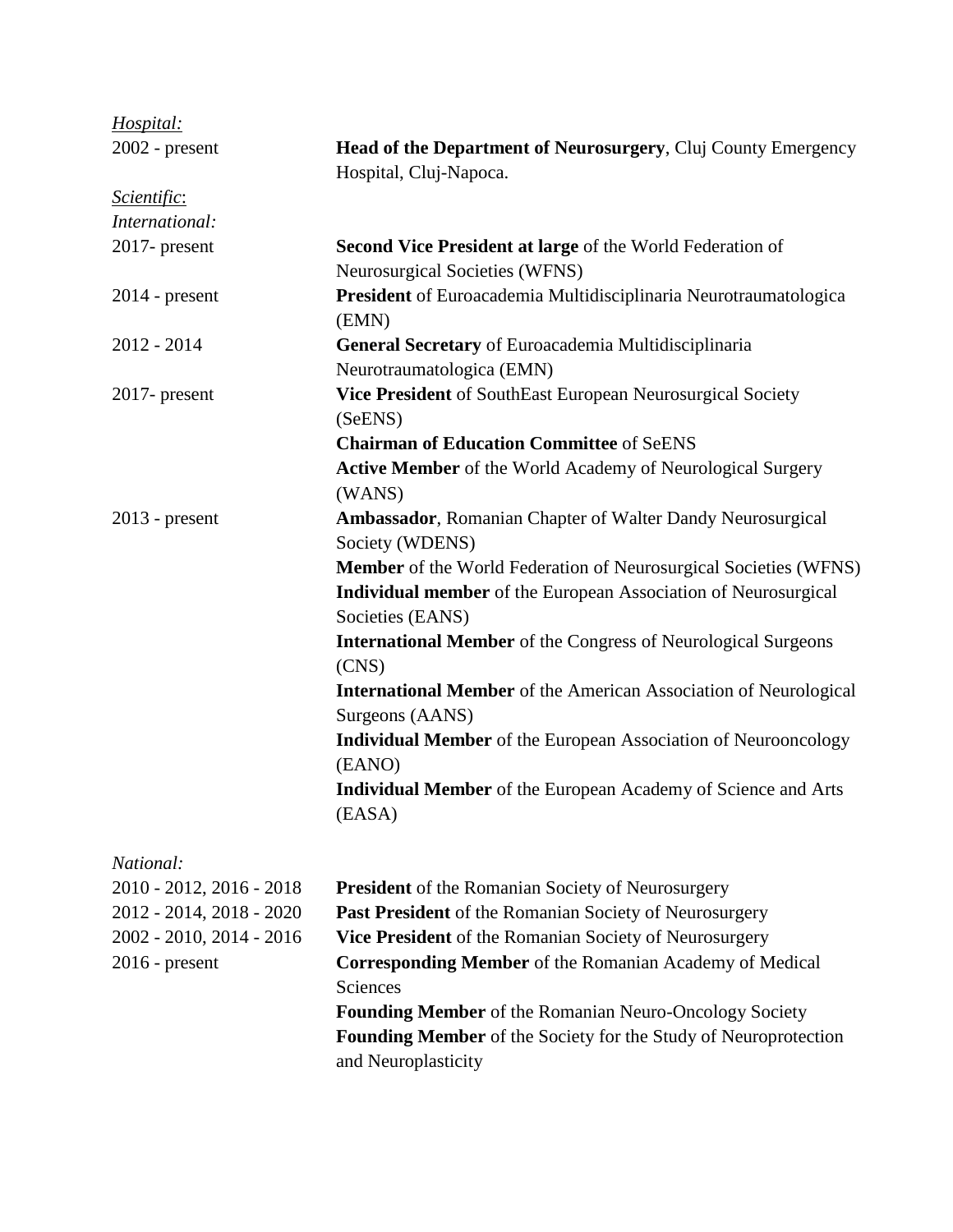**Founding Member** of the Romanian Society of Plastic and Reconstructive Microsurgery **Founding Member** of the Romanian Brain Council **Founder** of Romanian Spina Bifida and Hidrocephalus Association (ARSBH) **President of the Scientific Committee** of ARSBH **Honorary Member** of the Romanian Minimal Invasive Neurovascular Group

# *SCIENTIFIC WORK:*

- over 67 published scientific papers
- author/co-author of 9 books
- author of 49 chapters in books or treatises

# *PROFESSIONAL EXPERTISE:*

- over 16,000 neurosurgical interventions, of which more than 4,000 in the last 5 years
- almost 6,000 operated brain tumours
- over 1,000 operated intracranial aneurysms
- over 350 operated IVMs

## *PROFESSIONAL DOMAIN OF INTEREST IN NEUROSURGERY:*

- Brain Tumor Pathology
- Vascular Pathology
- Pediatric Neurosurgery
- Brainstem Lesions
- Skull Base Surgery
- Spinal Cord Tumours

## *RESEARCH DOMAIN OF INTEREST IN NEUROSURGERY:*

- Glioblastoma Pathogeny and Management
- Pituitary Adenomas Management
- Spinal Cord Injury
- Traumatic Brain Injury
- New Materials and Methods for Cranioplasty
- Hydrocephalus Management